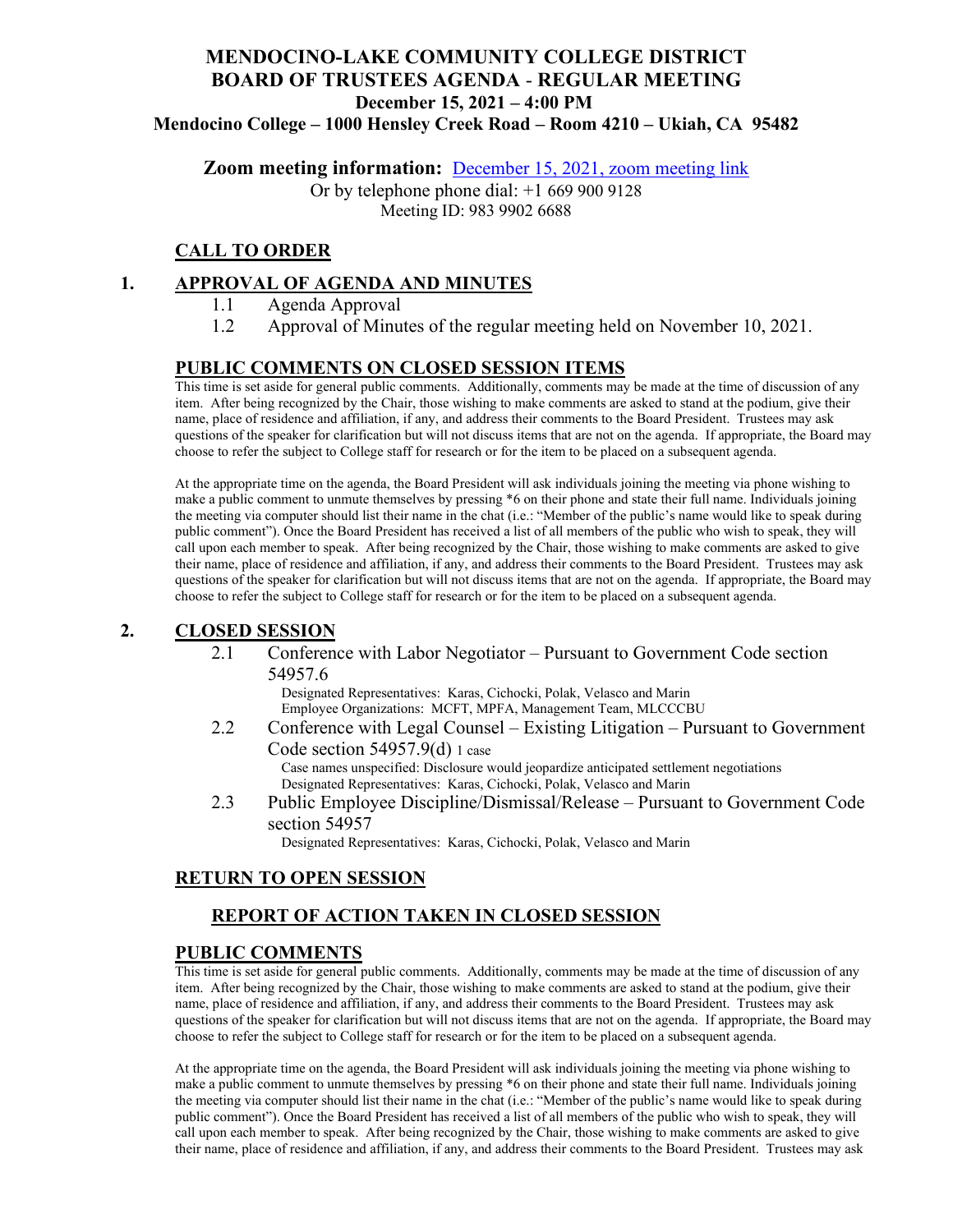questions of the speaker for clarification but will not discuss items that are not on the agenda. If appropriate, the Board may choose to refer the subject to College staff for research or for the item to be placed on a subsequent agenda.

### **3. ANNUAL ORGANIZATIONAL MEETING**

- 3.1 Election of Officers
	- The Board of Trustees will elect the officers for the 2022 year
- 3.2 Meeting Dates and Times The Board of Trustees will establish their meeting dates and times for the 2022 year

### **4. PRESIDENT AND ADMINISTRATION REPORT**

4.1 A report from Superintendent/President Karas is presented as information

### **CONSENT AGENDA**

#### **5. Personnel**

- 5.1 Consideration to approve Personnel List Short Term Non-Continuing Employees
	- Recommendation to approve the list of short-term non-continuing personnel as presented
- 5.2 Consideration to approve Personnel List Part-Time Faculty Recommendation to approve the list of part-time faculty as presented
- 5.3 Consideration to approve Employment Classified Recommendation to approve the employment of the classified personnel as presented
- 5.4 Consideration to approve Employment Educational Administrator Recommendation to approve the employment of the Educational Administrator as presented
- 5.5 Consideration to approve Transfer Classified Recommendation to approve the transfer of the classified personnel as presented
- 5.6 Consideration to ratify Resignation Classified Recommendation to ratify the resignation of the classified personnel as presented
- 5.7 Consideration to ratify Resignation Educational Administrator Recommendation to ratify the resignation of the Educational Administrator as presented
- 5.8 Consideration to approve the Working Out of Classification Compensation Recommendation to approve the working out of classification compensation as presented

### **6. Other Items**

- 6.1 Fiscal Report as of October 31, 2021
	- Recommendation to accept the report as presented
- 6.2 Authorization for Remote Teleconference Meetings Resolution #12-21-01 Recommendation to adopt Resolution 12-21-01 as presented

### **7. ACTION ITEMS**

7.1 2020/2021 Audit Report

Recommendation to receive the audit report presented for the year ended June 30, 2021

- 7.2 Coast Center Attendance Allowance Request Due to Emergency Conditions Resolution 12-21-02 Recommendation to approve Resolution 12-21-03 for the Coast Center Attendance Allowance Request as presented
- 7.3 Board Policy Additions and Revisions Second Reading Recommendation to approve the board policy additions and revisions as presented
- 7.4 Board Policy Deletion Second Reading Recommendation to approve the board policy deletion as presented
- 7.5 College and Careers Access Pathways (CCAP) Partnership Agreement Second Reading

Recommendation to approve the College and Careers Access Pathways Partnership Agreement as presented.

## **8. INFORMATIONAL ITEMS AND REPORTS**

8.1 Mendocino College Foundation, Inc.